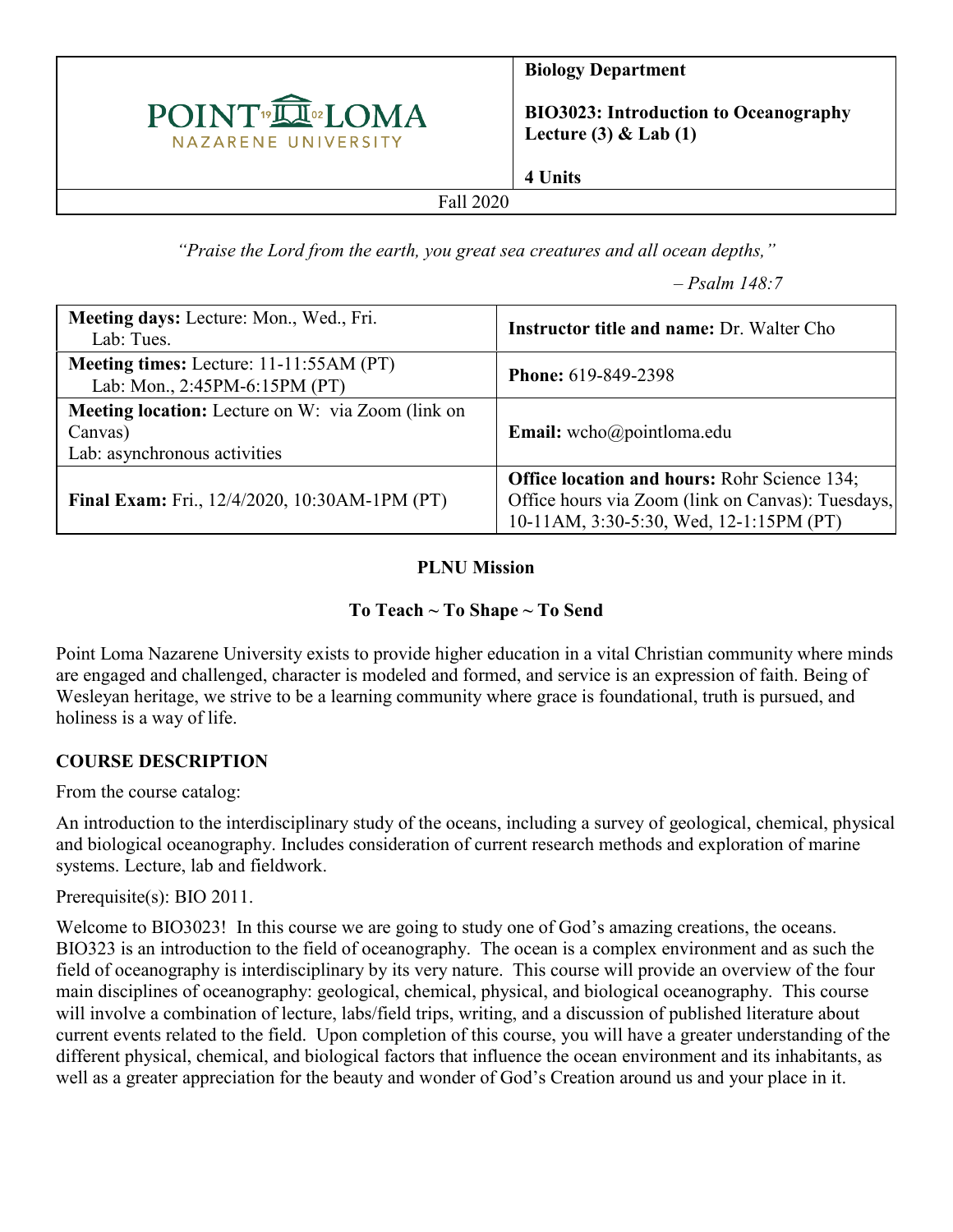### **COURSE LEARNING OUTCOMES**

IDEA Center – Course Goals:

1) Gaining a basic understanding of the subject (e.g., factual knowledge, methods, principles, generalizations, theories)

3) Learning to apply course material (to improve thinking, problem solving, and decisions)

- 11) Learning to analyze and critically evaluate ideas, arguments, and points of view
- You will be able to analyze, evaluate, and apply the model of Plate Tectonics to the study of geological features of ocean basins. (1,3)
- You will be able to analyze and interpret the origin, distribution, and evolution of ocean sediment. (1,3)
- You will be able to evaluate the effects of temperature, pressure, and salinity on the density, layering, and dynamics of the oceans. (1)
- You will be able to integrate and evaluate the general circulation of the atmosphere and oceans. (1)
- You will be able to analyze and assess the origin and effects of waves, tides, and ocean currents. (1,3)
- You will be able to classify and analyze the pelagic and benthic environments of the ocean. (1)
- You will be able to analyze and evaluate the interactions and effects of the biological, physical, and chemical components of the oceans in the context of marine habitats. (1,3)
- You will be able to discuss ocean policy and analyze it from a scientific and social perspective. (3,11)
- You will reflect on and articulate your views about the beauty and wonder of God's Creation and your place in it.

# **REQUIRED TEXTS AND RECOMMENDED STUDY RESOURCES**

Garrison, T., & Ellis, R. (2014). *Oceanography: an invitation to marine science*. 9<sup>th</sup> Ed. ISBN: 9781305105164 Additional reading and articles as assigned for class discussions and posted on the course site.

# **COURSE CREDIT HOUR INFORMATION**

In the interest of providing sufficient time to accomplish the stated Course Learning Outcomes, this class meets the PLNU credit hour policy for a 4 unit class delivered over 15 weeks. It is anticipated that students will spend a minimum of 37.5 participation hours per credit hour on their coursework. For this course, students will spend an estimated 150 total hours meeting the course learning outcomes. The time estimations are provided in the Canvas modules.

### **ASSESSMENT AND GRADING**

Grades will be based upon a straight percentage of the total possible points available in this course and will include the following requirements:

#### **Approximate Grading Scale:**

|  | $93-100 = A$ $90-92 = A$ - $88-89 = B$ + $83-87 = B$ $80-82 = B$ - $78-79 = C$ + |  |  |
|--|----------------------------------------------------------------------------------|--|--|
|  | $73-77 = C$ $70-72 = C$ - $68-69 = D$ + $63-67 = D$ $60-62 = D$ - $00-59 = F$    |  |  |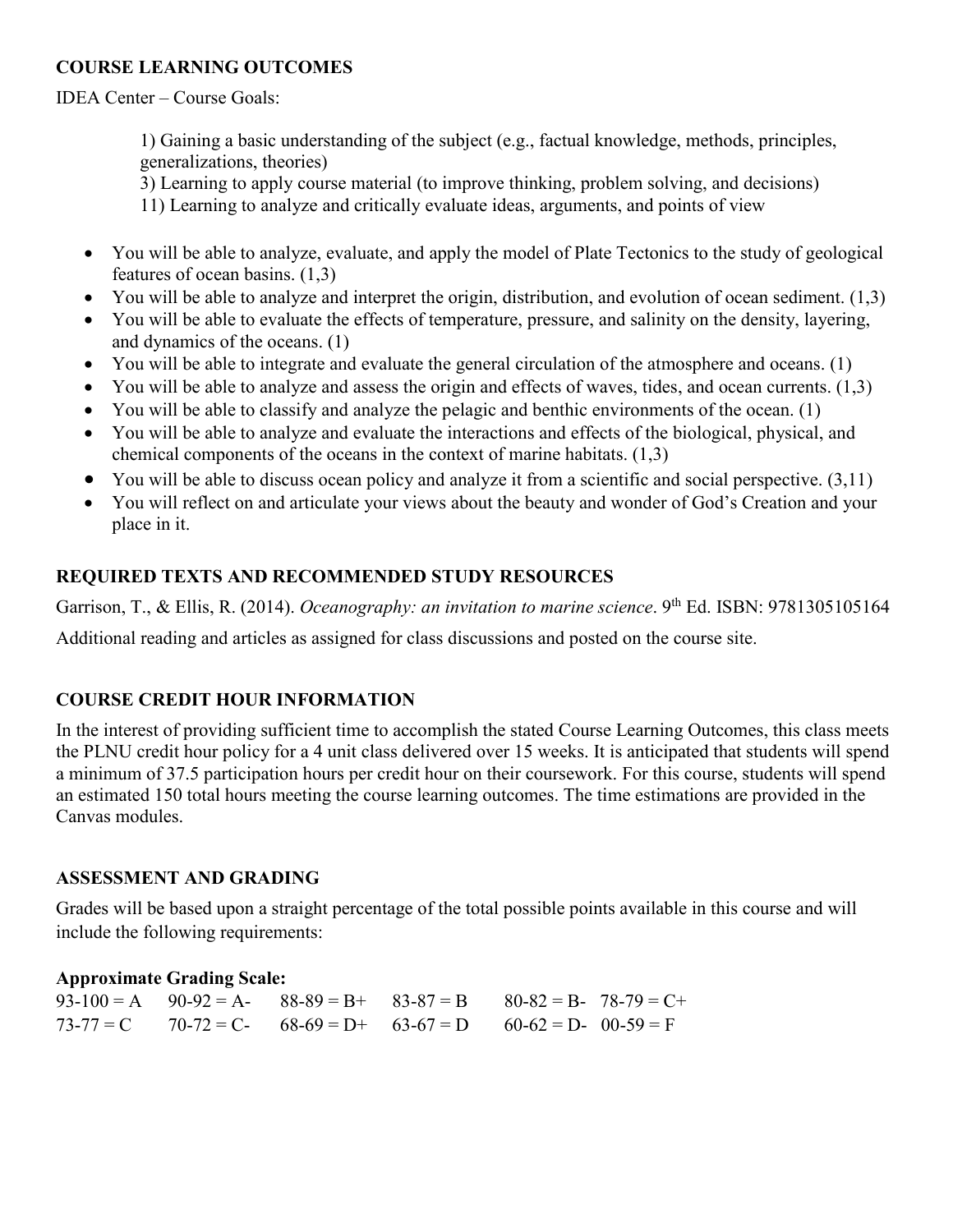| % Value of Final Grade: |  |  |
|-------------------------|--|--|
|                         |  |  |
| 10%                     |  |  |
| 10%                     |  |  |
| 25%                     |  |  |
| 25%                     |  |  |
| 20%                     |  |  |
| 10%                     |  |  |
| 100%                    |  |  |
|                         |  |  |

### **Course Requirements in Detail:**

### **A. Lecture:**

The lectures will follow the tentative "Schedule of Activities" attached to your syllabus. Due to limitation in time, lectures will cover important key concepts but will not cover all of the information important for this course. You will need to read the appropriate chapters before the lecture to be best prepared for lecture and to participate in classroom discussions. Keep up with the course material and do not be afraid to ask questions. Lectures on Wednesday will be synchronous via Zoom. Lectures on Monday and Friday will be asynchronous.

### **B. Exams:**

There will be 2 exams (10% of final grade each) and a Final Exam (25% of final grade). Each exam is objective and can consist of multiple-choice, matching, short answer and true/false type questions. There will also be some application questions including synthesis and analysis of important concepts as well as essay/discussion questions. Each exam will only cover material since the previous exam; however, fundamental concepts introduced early on will need to be remembered to address concepts throughout the course. The Final Exam will be comprehensive, covering topics from the 4<sup>th</sup> Unit of the course as well as the first 3 Units. Exams will be deployed using the Honorlock system in Canvas.

All materials in the class are potential test topics. This includes lecture materials from the required textbook (text, illustrations), lab information, any handouts or additional reading assignments you might receive, and inclass discussions on relevant topics or questions of interest.

TENTATIVE dates for the exams are: **Exam #1 – September 11, 2020 [F]; Exam #2 – October 9, 2020 [F]; FINAL EXAM – December 4, 2020 [F, 10:30 AM–1:00 PM]**. Except for the final exam, dates are subject to change depending on progression through required course material.

### **C. Lab/Field Participation & Assignments:**

Previously, the lab component of the course emphasized field research techniques. Due to the "relational remote" format, the labs have been modified to use publicly accessible real-world data to analyze oceanographic data. Labs will be asynchronous with open office hours to help students complete the assignments.

### **D. Quizzes/Assignments:**

Quizzes and assignments may be given throughout the course. These will focus on the reading and lecture materials and are worth 20% of your final grade.

### **E. Class Attendance/Participation:**

Class attendance /participation is a very important part of learning and will count for 10% of your final grade. You are responsible for notifying the instructor of any known excused absence at least one week before the date of that absence*.*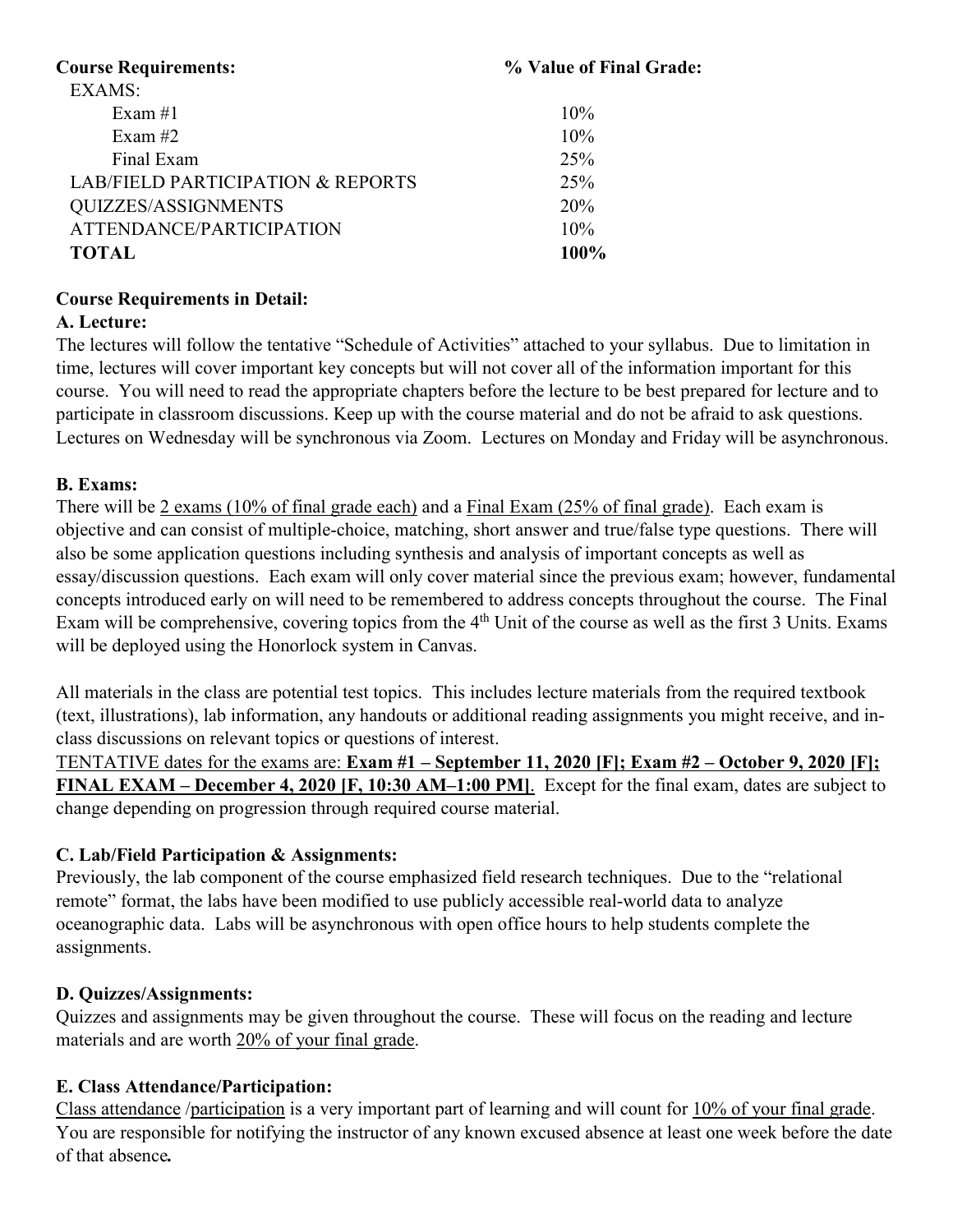### **STATE AUTHORIZATION**

State authorization is a formal determination by a state that Point Loma Nazarene University is approved to conduct activities regulated by that state. In certain states outside California, Point Loma Nazarene University is not authorized to enroll online (distance education) students. If a student moves to another state after admission to the program and/or enrollment in an online course, continuation within the program and/or course will depend on whether Point Loma Nazarene University is authorized to offer distance education courses in that state. It is the student's responsibility to notify the institution of any change in his or her physical location. Refer to the map on [State Authorization](https://www.pointloma.edu/offices/office-institutional-effectiveness-research/disclosures) to view which states allow online (distance education) outside of California.

### **INCOMPLETES AND LATE ASSIGNMENTS**

All assignments are to be submitted/turned in by the beginning of the class session when they are due including assignments posted in Canvas. Incompletes will only be assigned in extremely unusual circumstances.

Deadlines will be strictly adhered to. Unless otherwise specified, typically assignments turned in late will be graded as follows: 5% reduction per day, up to 3 days late; more than 3 days late = no credit.

#### **PLNU COPYRIGHT POLICY**

Point Loma Nazarene University, as a non-profit educational institution, is entitled by law to use materials protected by the US Copyright Act for classroom education. Any use of those materials outside the class may violate the law.

#### **PLNU ACADEMIC HONESTY POLICY**

Students should demonstrate academic honesty by doing original work and by giving appropriate credit to the ideas of others. Academic dishonesty is the act of presenting information, ideas, and/or concepts as one's own when in reality they are the results of another person's creativity and effort. A faculty member who believes a situation involving academic dishonesty has been detected may assign a failing grade for that assignment or examination, or, depending on the seriousness of the offense, for the course. Faculty should follow and students may appeal using the procedure in the university Catalog. See [Academic Policies](https://catalog.pointloma.edu/content.php?catoid=41&navoid=2435#Academic_Honesty) for definitions of kinds of academic dishonesty and for further policy information.

#### **PLNU ACADEMIC ACCOMMODATIONS POLICY**

While all students are expected to meet the minimum standards for completion of this course as established by the instructor, students with disabilities may require academic adjustments, modifications or auxiliary aids/services. At Point Loma Nazarene University (PLNU), these students are requested to register with the Disability Resource Center (DRC), located in the Bond Academic Center [\(DRC@pointloma.edu](mailto:DRC@pointloma.edu) or 619-849-2486). The DRC's policies and procedures for assisting such students in the development of an appropriate academic adjustment plan (AP) allows PLNU to comply with Section 504 of the Rehabilitation Act and the Americans with Disabilities Act. Section 504 prohibits discrimination against students with special needs and guarantees all qualified students equal access to and benefits of PLNU programs and activities. After the student files the required documentation, the DRC, in conjunction with the student, will develop an AP to meet that student's specific learning needs. The DRC will thereafter email the student's AP to all faculty who teach courses in which the student is enrolled each semester. The AP must be implemented in all such courses.

If students do not wish to avail themselves of some or all of the elements of their AP in a particular course, it is the responsibility of those students to notify their professor in that course. PLNU highly recommends that DRC students speak with their professors during the first two weeks of each semester about the applicability of their AP in that particular course and/or if they do not desire to take advantage of some or all of the elements of their AP in that course.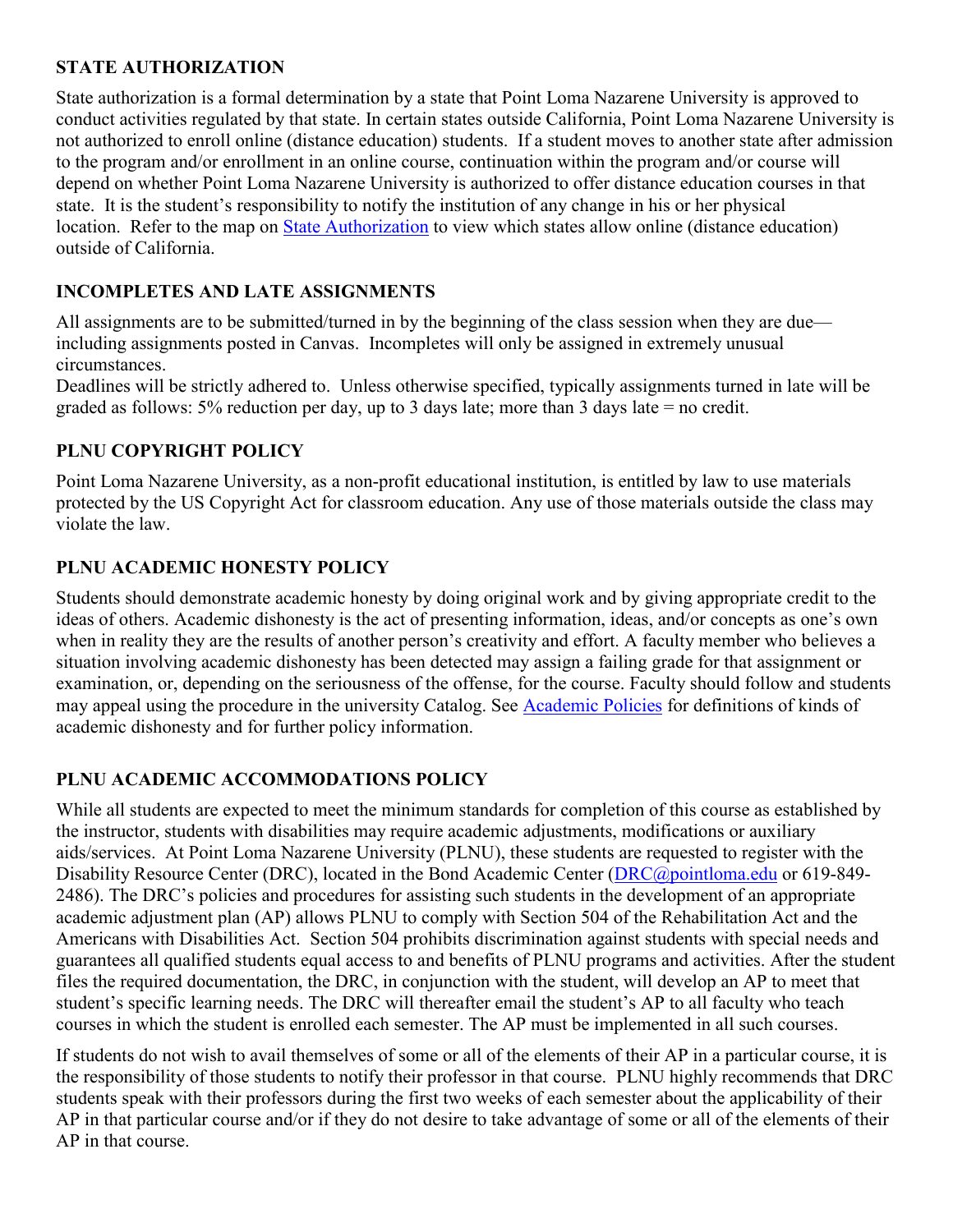# **PLNU ATTENDANCE AND PARTICIPATION POLICY**

Regular and punctual attendance at all **synchronous** class sessions is considered essential to optimum academic achievement. If the student is absent for more than 10 percent of class sessions (virtual or face-to-face), the faculty member will issue a written warning of de-enrollment. If the absences exceed 20 percent, the student may be de-enrolled without notice until the university drop date or, after that date, receive the appropriate grade for their work and participation. In some courses, a portion of the credit hour content will be delivered **asynchronously** and attendance will be determined by submitting the assignments by the posted due dates. See [Academic Policies](https://catalog.pointloma.edu/content.php?catoid=46&navoid=2650#Class_Attendance) in the Undergraduate Academic Catalog. If absences exceed these limits but are due to university excused health issues, an exception will be granted.

#### **Asynchronous Attendance/Participation Definition**

A day of attendance in asynchronous content is determined as contributing a substantive note, assignment, discussion, or submission by the posted due date. Failure to meet these standards will result in an absence for that day. Instructors will determine how many asynchronous attendance days are required each week.

Typically, lectures on Wednesday will be synchronous class sessions over Zoom and lectures on Monday and Friday will often be asynchronous. Labs will also be asynchronous.

### **SPIRITUAL CARE**

Please be aware PLNU strives to be a place where you grow as whole persons. To this end, we provide resources for our students to encounter God and grow in their Christian faith.

If students have questions, a desire to meet with the chaplain or have prayer requests you can contact the [Office](https://www.pointloma.edu/offices/spiritual-development)  [of Spiritual Development](https://www.pointloma.edu/offices/spiritual-development)

### **USE OF TECHNOLOGY**

In order to be successful in the online environment, you'll need to meet the minimum technology and system requirements; please refer to the *[Technology and System Requirements](https://help.pointloma.edu/TDClient/1808/Portal/KB/ArticleDet?ID=108349)* information. Additionally, students are required to have headphone speakers compatible with their computer available to use. If a student is in need of technological resources please contact [student-tech-request@pointloma.edu.](mailto:student-tech-request@pointloma.edu)

Problems with technology do not relieve you of the responsibility of participating, turning in your assignments, or completing your class work.